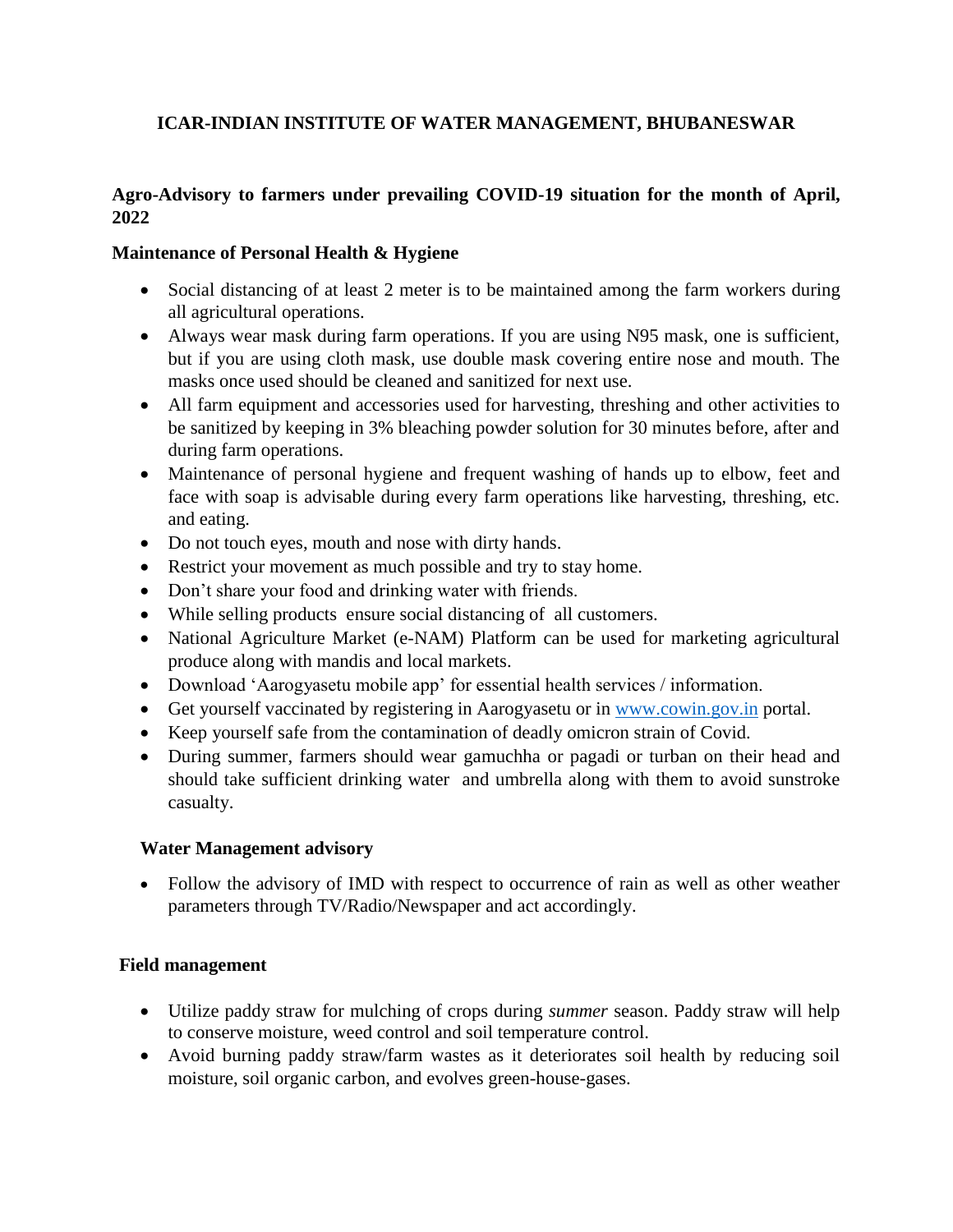- Avoid using raw urban wastewater for irrigating *summer* crops during dry spell. If it is the only water source, then do not use directly from wastewater channels or source. Allow to settle for at least 48 hours after using bleaching powder at the rate of 4-5 gram per 1000 litre water.
- Collect farm wastes and paddy straw and leftover fodder after feeding animals for composting/vermicomposting.
- Deep summer ploughing should be done to expose the rhizomes of perennial weeds and microbes to sunlight for their destruction.

#### **Crop management**

### **Summer rice**

- If the crop is at primordial initiation stage, top dress the required N fertilizer at saturated soil condition. Allow shallow depth of water (2 to 3 cm) at 2 days after fertilizer topdressing.
- In case of bacterial blight initiation, stop field to field irrigation to avoid disease spread. Also, application of K fertilizers and avoidance of N fertilizer reduces the disease spread.
- If the crop is at flowering stage, shallow depth of water (2 to 5 cm) must be maintained. The crop growth stage is most susceptible to deficit water stress.
- It is high time for surveillance of Brown Plant Hopper (BPH) incidence. Regularly monitor the field for pest population. As a preventive measure, the water level in field may be fluctuated from 0 to 5 cm to deter the pest build up.

#### **Water management in non paddy crops**

#### **Sunflower**

 Light irrigation is recommended to sunflower crop during grain filling stage in a calm and windless evening to prevent lodging of the crop.

#### **Wheat**

 Farmers should not wait until dead ripe of wheat for harvest. Crop should be harvested with 20-30% of grain moisture content and then dried before threshing.

#### **Maize / Sweet Corn**

• In summer maize/ sweet corn should be irrigated frequently depending on weather condition. Tasselling to silking stage should not be kept water stressed.

## **Summer pearl millet**

Pearl millet should be irrigated during earhead emergence and grain filling stage.